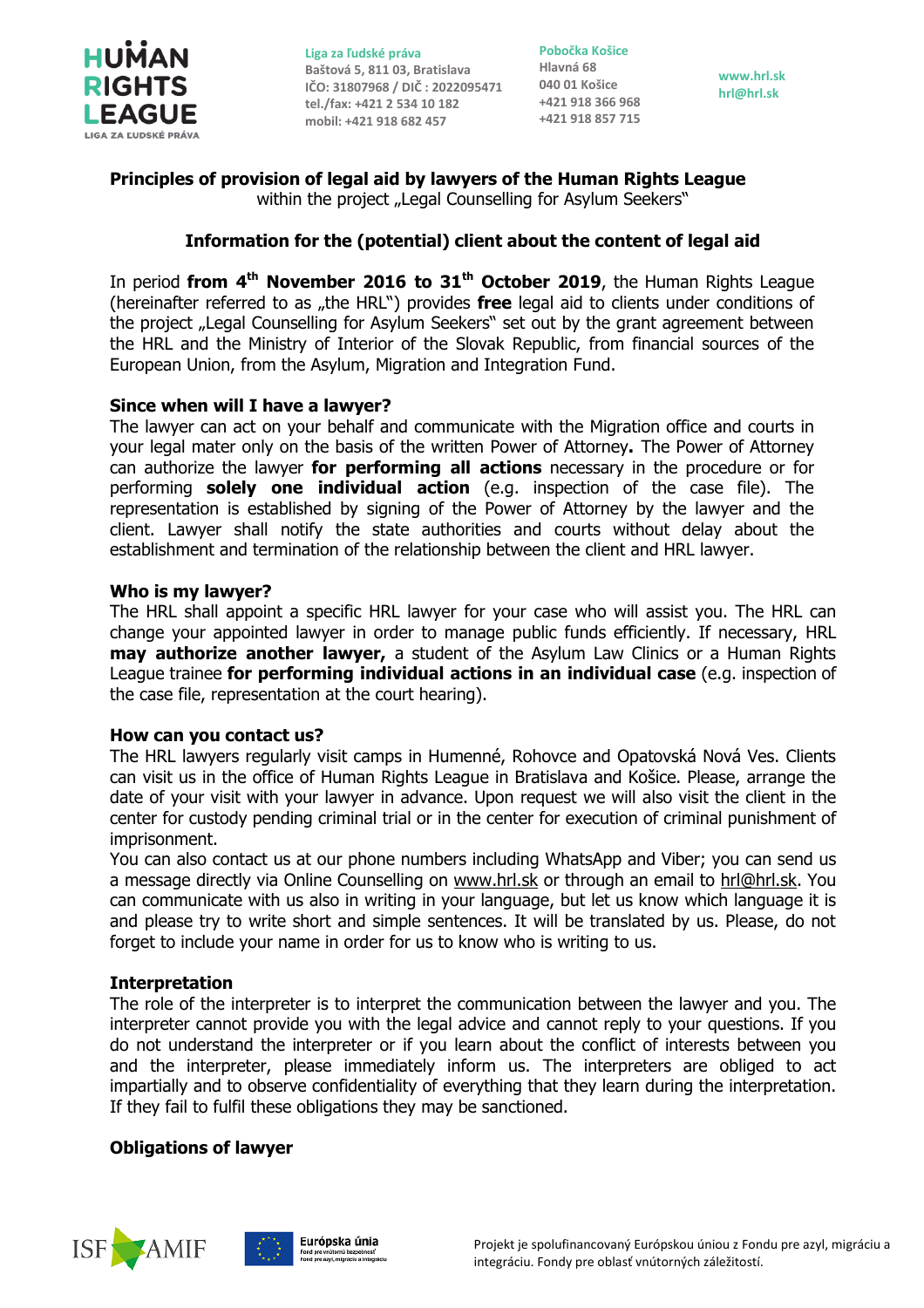

**Pobočka Košice Hlavná 68 +421 918 366 968 +421 918 857 715**

**www.hrl.sk hrl@hrl.sk**

- Lawyers provide legal aid to all clients equally, **without discrimination**, in accordance with principles of human rights protection.
- Despite co-funding by the state, we guarantee **the independence** of our legal aid from state authorities.
- We provide legal aid with the aim to achieve **the best possible result for the client** in accordance with his/her interests **within the circumstances of the client's case and in accordance with the law**.
- HRL lawyers are obliged to comply with laws when providing legal assistance and are governed by client orders within the limits of these laws.
- The client has the last word in his/her own legal matter. However, the lawyer will not follow the instruction of the client if it is contrary to the law. If the lawyer and client fail to agree onstrategy/legal steps or the client's behavior contradicts the agreed strategy/legal steps, the lawyer can terminate the legal representation.
- The lawyer is obliged to respect all **time limits** applicable to the client's case.
- The lawyer is obliged to keep contact with the client and to **inform** him/her about any legal acts carried out in his/her case. Upon request, the lawyer shall hand over a copy of all submissions and **materials from the file.**
- HRL lawyers **are not attorneys** and therefore cannot represent clients where the law explicitly requires representation by an attorney, for example in procedure before the Constitutional Court of the Slovak Republic.

# **Obligations of client**

- The client is obliged to cooperate with HRL lawyer, to inform the lawyer about his/her interests and goals.
- The client is obliged to timely provide **all complete, true and accurate information, documents and other supporting documents** which may serve as evidence in the procedure.
- The client is responsible for the authenticity and accuracy of the information and evidence submitted by the client. **The client is also responsible** for the accuracy of legal acts or documents prepared on the basis of this evidence by the lawyer.
- **Submitting fake or altered documents or information** can lead to later revocation of your residence or asylum. It can also lead to criminal prosecution.
- If the lawyer becomes aware that the client has provided false, fake or misleading information before he has begun to provide legal aid, the lawyer must refrain from informing about his/her findings without the explicit consent of the client. The lawyer shall inform the client that he/she is in breach of his/her legal duties (or even committing a criminal offense) and if the client will not correct his/her statements, HRL lawyer will not be able to further represent him/her. If this information interferes with the legal representation and the client refuses to correct his/her statements, the lawyer **is obliged to terminate provision of the legal aid**.
- The client is obliged to ensure that a **valid asylum seeker's card** is always with him/her and to request its extension before it expires. Outside of the asylum facility, the client can only stay on the basis of a **valid pass.**
- The client shall maintain contact with the lawyer and inform him/her about the **changes in his/her contact details.**
- If there are changes in client's personal or family situation, he/she shall immediately **inform the HRL.** In particular, the client shall inform about concluding the marriage, the birth of his/her child, if he/she decided to leave the territory of the Slovak Republic or to withdraw the asylum application.



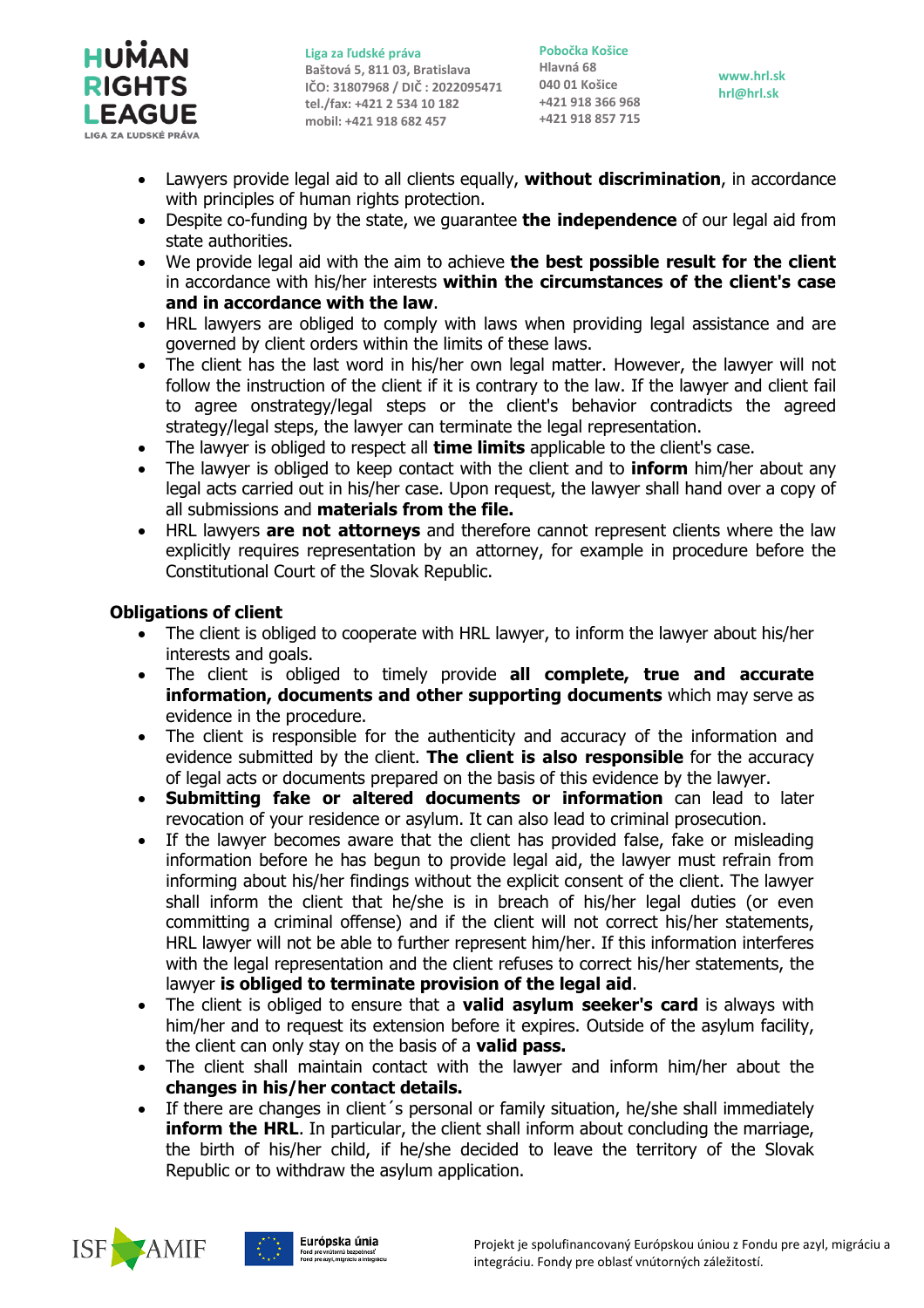

**Pobočka Košice Hlavná 68 +421 918 366 968 +421 918 857 715**

**www.hrl.sk hrl@hrl.sk**

 If client is staying outside the asylum facility, he/she is obliged to inform the HRL **about place of his/her stay.**

## **Conflict of interests**

The lawyer shall not be in any **personal relationship with the client** which could affect the lawyer's **independent judgement** in legal matters of the client. The client is obliged to inform the HRL lawyer or the HRL director if he/she becomes aware of conflict of interests between him/her and relevant HRL lawyer.

The client shall also inform HRL, if he/she becomes aware of the conflict of interests **,,**whom HRL represents.

HRL shall take measures to prevent or minimize the conflict of interests within its possibilities and shall inform the client about it. If there is no way to eliminate the conflict of interests satisfactorily, HRL will terminate the legal representation of the client, whom we have started representing at later date.

### **Protection of personal data and confidentiality of information**

In order to provide you with legal services, we have to process your personal data. Our processing of personal data is guided by the Act on protection of personal data and the EU General Data Protection Regulation (GDPR). Our conditions of protection of privacy in its full version can be found on our website or you can request them from HRL lawyer.

HRL and all lawyers are obliged to protect your personal data and confidentiality of the information which you provided to us. We will share information about your case with other persons, including your family members, only with your explicit consent. The obligation to keep this information confidential shall continue also after the legal representation has been terminated. However, HRL lawyer is not in the position of the attorney, and therefore, in case of queries from the law enforcement authorities, he/she **cannot defend the interests of the client by referral to the obligation of confidentiality about the information entrusted by the client.**

Lawyers can never make the client's case available to media without his/her explicit consent and wish. HRL can inform public about individual cases exclusively in the manner which preserves the privacy of personal data and identity of the client.

In order to ensure our ability to provide legal aid to you for free from resources of the project "Legal Counselling to Asylum Seekers", we have to collect and share your personal data and information about what kind of legal services and at which date we have provided to you, with the Ministry of Interior of the Slovak Republic for purposes of verification of legality of our expenses in the project. The Ministry of Interior guarantees that function of decision making over your asylum application and verification of the legality of our expenses for legal aid are strictly separated and conducted by different employees of the Ministry.

# **Rejection of legal aid or termination of legal aid**

HRL can reject provision of legal aid or terminate provision of legal aid within the project

- after the period of project expires,
- if the necessary trust between the HRL and the client has been undermined,
- if the lawyer finds out that the client has provided fake, false or misleading information or documents and client refuses to correct his/her statements,
- in case of aggressive or violent behavior of the client, in particular to HRL lawyers, other clients or at the relevant institutions and offices,
- if instruction from the client is contrary to the law,



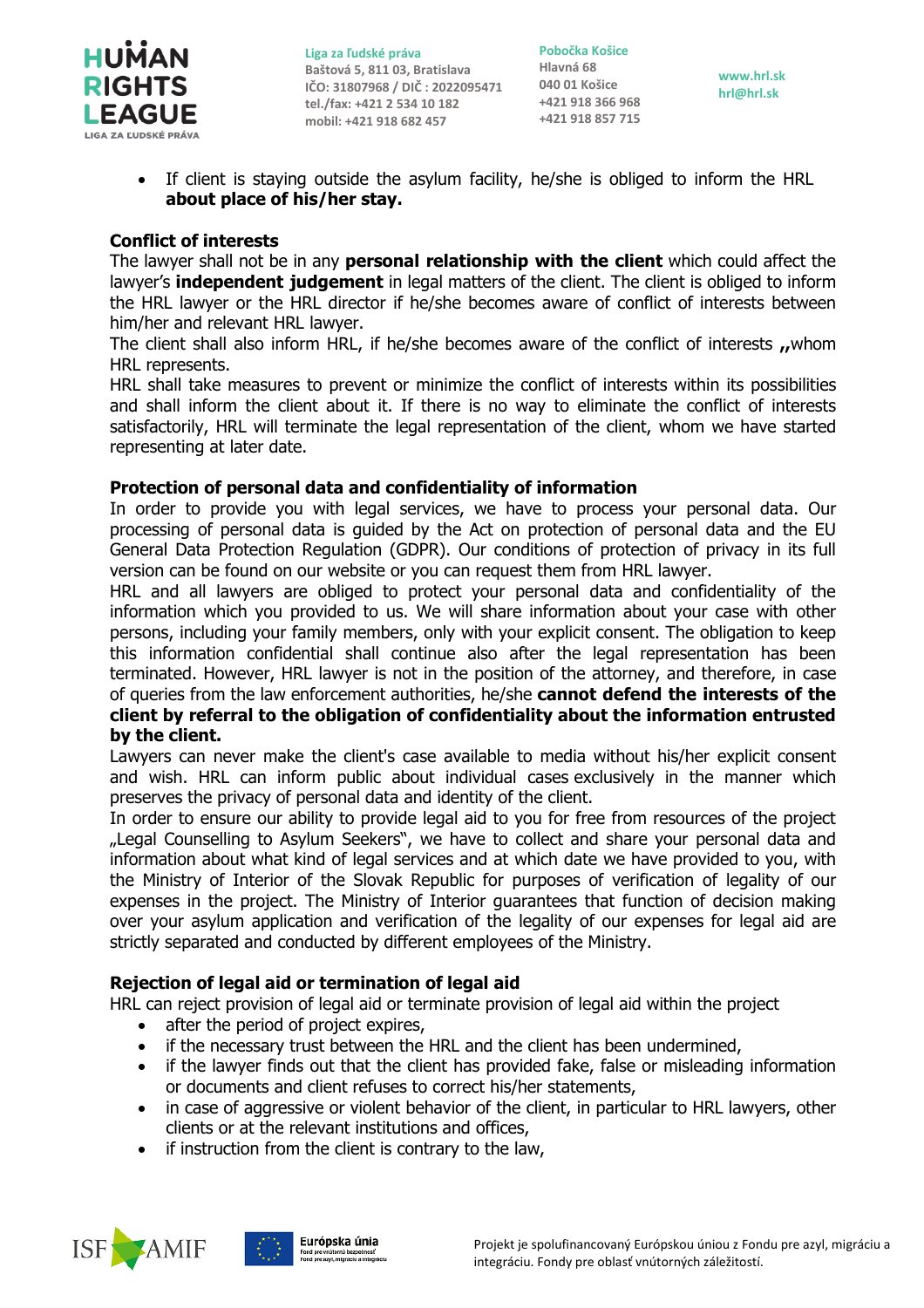

**Pobočka Košice Hlavná 68 +421 918 366 968 +421 918 857 715**

**www.hrl.sk hrl@hrl.sk**

- if HRL and client are not able to agree on strategy/steps of legal aid or the client fails to behave in accordance with the agreed strategy/legal steps,
- in case of conflict of interests which cannot be eliminated or satisfactorily mitigated,
- if there is a risk of breaching the obligation of confidentiality about the client's case or if the independence of the lawyer or HRL is at stake during the provision of legal aid,
- if the client has not responded to HRL's written formal notice requesting to determine the further steps in his/her legal matter (for example, whether he/she wants or does not to submit lawsuit to the court, etc.) for more than 10 days without serious reasons.

In case of rejection or termination of legal aid by HRL, the lawyer shall inform client about reasons and possibilities of appointing another lawyer.

The client may withdraw power of attorney at any time for any reason. He/she must do so in writing and deliver it to the lawyer or director of HRL, for example at hrl@hrl.sk. The representation is terminated upon delivery of a written notice of this fact to the other party.

### **What if I am not satisfied with legal aid of HRL?**

In the case of dissatisfaction with the HRL lawyer, clients may contact the Human Rights League Director - Zuzana Števulová, at stevulova@hrl.sk with the request forremedy. You can also fill in a questionnaire survey of the quality of legal services located on our website at www.hrl.sk or in printed version on the HRL noticeboard in all camps. The completed form shall be sent to us by post, email, or by dropping it into a box in the camp. You can also fill out the questionnaire anonymously.

In case of dissatisfaction with the way how thierequest for remedy was handled or in case of dissatisfaction with the HRL, you can contact the Ministry of Interior of the Slovak Republic, the Department of the Foreign Assistance. The client may also withdraw a power of attorney at any time for any reason whatsoever. He/she must do so in writing and deliver it to the lawyer or director of HRL, for example at hrl@hrl.sk. The representation is terminated upon delivery of a written notice of this fact to the other party Any damage caused to the client in connection with the incorrect or improper provision of legal aid is the responsibility of HRL.

### **What if I am satisfied with the legal aid of HRL?**

If you are satisfied with our services, we will be happy if you will further spread our good name and reputation. You can also fill in a satisfaction questionnaire survey of the quality of legal services located on our website at www.hrl.sk or in a printed version on the HRL noticeboard in all camps. The completed form shall be sent to us by post, email, or by dropping it into a box in the camp.

# **Asylum Law Clinics**

For pedagogical purposes, students of the Asylum Law Clinics can also get acquainted with your case while maintaining the confidentiality of information about your case. In the case when the student is involved in solving a particular case of the client, the client must be informed about that and has to give a consent to provide his/her personal data to the student for this purpose.

The client confirms with his/her signature that he/she has received a written copy of these principles of provision of free legal aid by HRL lawyers in .....................................language and that he/she fully understands them.

In .........................., on ..................................